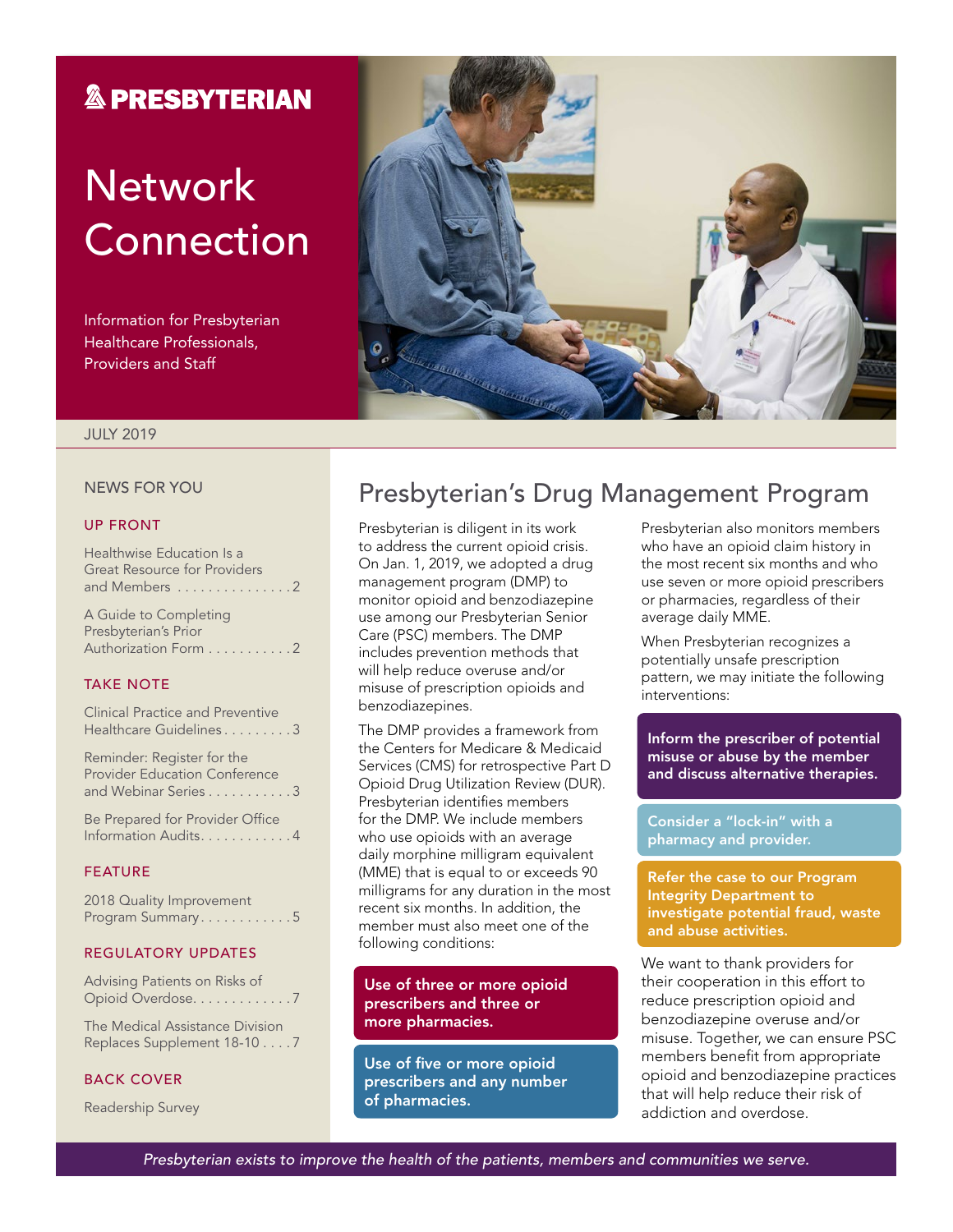## Healthwise Education Is a Great Resource for Providers and Members

One of the best ways to help members understand and manage their health conditions is to provide reliable and accurate information and resources. It can be difficult for members to find health information that is current, accurate and produced by a trustworthy source. To ensure members have access to the best health information, Presbyterian partnered with Healthwise, an industry leader in the development of healthcare content and patient education, to provide education tools and resources to members and providers.

These tools and resources help ensure members receive the information they need to make an informed decision based on their health condition. The health education tools allow members to do the following:

#### Search for health information.

Access information about certain health conditions, wellness and prevention topics.

View health-related videos.

Use personal interactive calculators to learn more about their health.



To access these resources, members will log in to their myPRES account and click on the "Access Health Education" link. If a member does not have a myPRES account, he or she can sign up at [mypres.phs.org/Pages/](https://mypres.phs.org/Pages/registration.aspx) [registration.aspx.](https://mypres.phs.org/Pages/registration.aspx)

## A Guide to Completing Presbyterian's Prior Authorization Form

Presbyterian's prior authorization process is designed to ensure members receive the appropriate amount of medically necessary care in the right setting. To begin the prior authorization process, providers are required to submit a Prior Authorization Request Form for certain specialized services and prescription drugs. We use the information on the Prior Authorization Request Form and all supporting clinical documentation to assess medical need and coordinate care.

Requests are processed faster when all pertinent information is initially provided with the Prior Authorization Request Form. Most notably, providers should list the following information:

• Primary contact person's name and information.

- Servicing provider's name and the following information:
- Provider's address.
- Phone number.
- Taxpayer identification number (TIN).
- National Provider Identifier (NPI) number.

It is important to submit current clinical information along with the completed Prior Authorization Form. Presbyterian uses this information to address questions and concerns, review benefits and clinical criteria, make a determination and ensure accurate payment when a service is approved. When information is missing, the review process takes more time and the member's care may be delayed.

Providers can find a list of all prior

authorization resources, including which medications and services require prior authorization, on Presbyterian's Authorizations page at [www.phs.org/](http://www.phs.org/providers/authorizations/) [providers/authorizations.](http://www.phs.org/providers/authorizations/) Providers can also find information about prior authorization requests in Presbyterian's Practitioner and Provider Manual, which is available at [www.phs.org/](file:///\\Pacfile9\groups\Fluent%20Provider%20Network\Communications\Newsletters\Presbyterian\2019\4.%20July\www.phs.org\providermanual) [providermanual](file:///\\Pacfile9\groups\Fluent%20Provider%20Network\Communications\Newsletters\Presbyterian\2019\4.%20July\www.phs.org\providermanual).

In addition, we would like to remind providers that we no longer accept prior authorization requests by email. Providers can submit prior authorization requests for medical services and prescription drugs by fax. Requests for medical services may also be submitted through the myPRES Provider Portal. Please note that providers must create a myPRES Provider Portal account if they are a first-time user.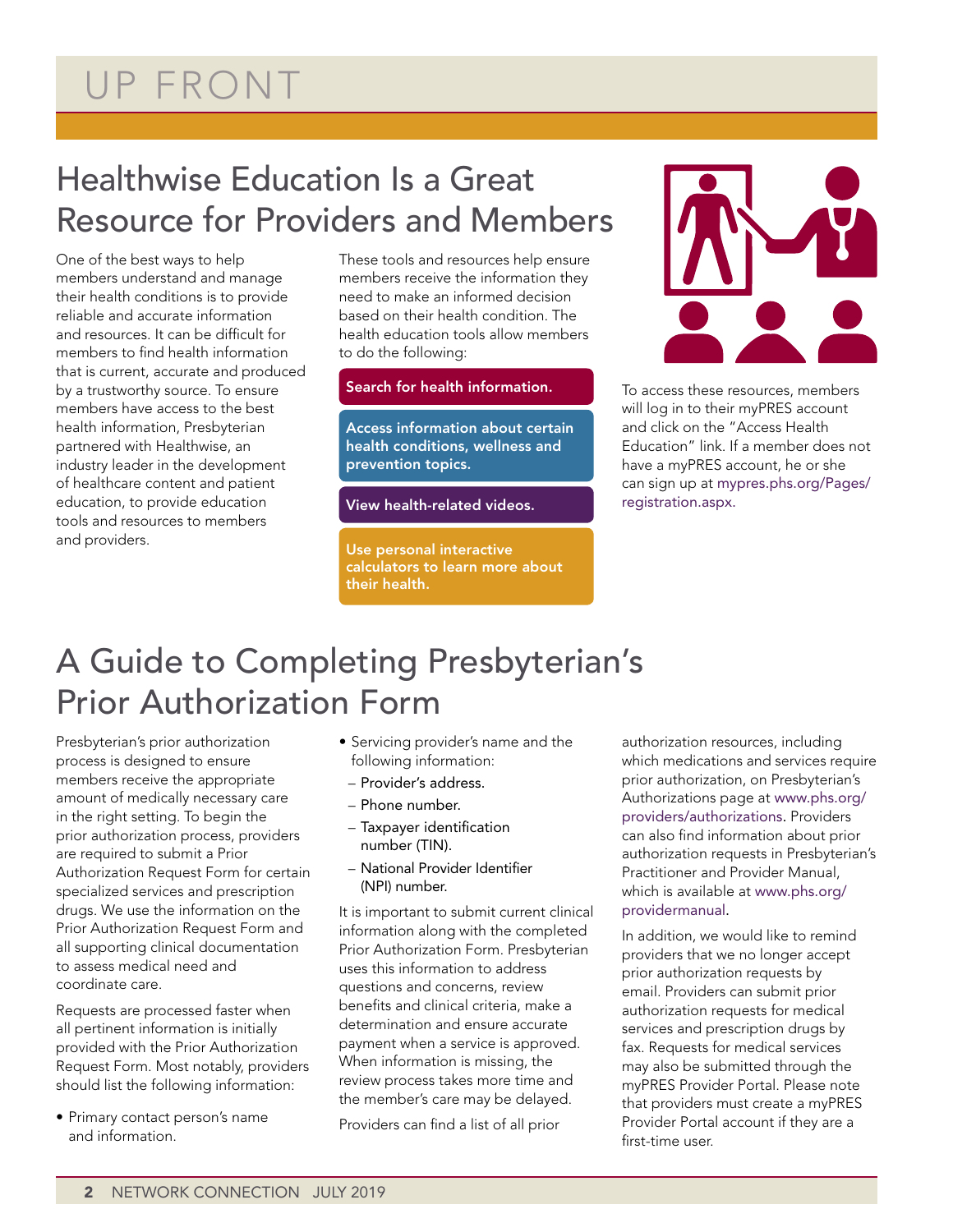## Clinical Practice and Preventive Healthcare Guidelines

Presbyterian's evidence-based Clinical Practice Guidelines and Preventive Healthcare Guidelines were developed to help patients and members make informed decisions about their health. Healthcare guidelines assist providers in the treatment of common illnesses experienced by members in every age group.

Presbyterian's physical health and behavioral health Clinical Practice Guidelines are designed to help providers make decisions about certain healthcare services needed for specific clinical circumstances. All guidelines are adopted in whole or in part from nationally recognized organizations that use scientific literature.

Providers can review Presbyterian's physical and behavioral health Clinical Practice Guidelines online at the following links.

- Physical health guidelines: [https://](https://www.phs.org/providers/resources/reference-guides/Pages/clinical-practice-guidelines.aspx) [www.phs.org/providers/resources/](https://www.phs.org/providers/resources/reference-guides/Pages/clinical-practice-guidelines.aspx) [reference-guides/Pages/clinical](https://www.phs.org/providers/resources/reference-guides/Pages/clinical-practice-guidelines.aspx)[practice-guidelines.aspx.](https://www.phs.org/providers/resources/reference-guides/Pages/clinical-practice-guidelines.aspx)
- Behavioral health guidelines: [https://www.phs.org/providers/](https://www.phs.org/providers/resources/reference-guides/Pages/medical-pharmacy-behavioral.aspx) [resources/reference-guides/Pages/](https://www.phs.org/providers/resources/reference-guides/Pages/medical-pharmacy-behavioral.aspx) [medical-pharmacy-behavioral.aspx](https://www.phs.org/providers/resources/reference-guides/Pages/medical-pharmacy-behavioral.aspx).

#### Preventive Healthcare Guidelines

Since 1984, the U.S. Preventive Services Task Force (USPSTF), an independent panel of national experts in prevention and evidence-based medicine, has provided recommendations for clinical and preventive health services. Presbyterian's Preventive Healthcare Guidelines are based on USPSTF guidelines, which help primary care providers and members decide together whether a preventive service is appropriate based on the member's needs.

Furthermore, the guidelines include mandates from the New Mexico Health and Human Services Department's Medical Assistance

Division (HSD/MAD) for managed care organizations. This information is found in the New Mexico Administrative Code (NMAC). Presbyterian's guidelines also align with the child, adolescent and adult immunization schedule published by the Centers for Disease Control and Prevention, which is available at [http://](http://www.cdc.gov/vaccines/schedules/index.html) [www.cdc.gov/vaccines/schedules/](http://www.cdc.gov/vaccines/schedules/index.html) [index.html](http://www.cdc.gov/vaccines/schedules/index.html).

Providers can review Presbyterian's Preventive Health Guidelines at the following link: [https://www.phs.org/](https://www.phs.org/providers/resources/reference-guides/Pages/medical-pharmacy-behavioral.aspx) [providers/resources/reference-guides/](https://www.phs.org/providers/resources/reference-guides/Pages/medical-pharmacy-behavioral.aspx) [Pages/medical-pharmacy-behavioral.](https://www.phs.org/providers/resources/reference-guides/Pages/medical-pharmacy-behavioral.aspx) [aspx.](https://www.phs.org/providers/resources/reference-guides/Pages/medical-pharmacy-behavioral.aspx)

Providers may request a hard copy of the clinical practice and preventive healthcare guidelines by contacting their Provider Network Operations relationship executive. Providers can find his or her information at the following link: [www.phs.org/](http://www.phs.org/ContactGuide) [ContactGuide](http://www.phs.org/ContactGuide).

Presbyterian's 2019 annual Provider Education Conference and Webinar Series includes in-person conferences and live webinars that feature an interactive platform providers can use to ask questions and receive feedback. Please join us for one of the training events in the table below.

| <b>In-person Conferences</b>                                                                                   | <b>Live Webinars</b>                                     |  |
|----------------------------------------------------------------------------------------------------------------|----------------------------------------------------------|--|
| Albuquerque<br>Rev. Hugh Cooper Center<br>Sept. 5, 9 a.m. - 12:30 p.m.                                         | Wednesday,<br>July 10, 9 - 11 a.m.                       |  |
| Las Cruces Morning Session<br>Staybridge Suites<br>2641 Fast Northrise Dr.<br>Wednesday, Oct. 16, 8 - 11 a.m.  | Thursday,<br>July 11, 1 - 3 p.m.<br>Wednesday,           |  |
| Las Cruces Afternoon Session<br>Staybridge Suites<br>2641 East Northrise Dr.<br>Wednesday, Oct. 16, 1 - 4 p.m. | Dec. 11, 1 - 3 p.m.<br>Thursday,<br>Dec. 12, 9 - 11 a.m. |  |
| Register online: https://phs.swoogo.com/2019PEC                                                                |                                                          |  |

## Reminder: Register for the Provider Education Conference and Webinar Series

As a reminder, these education events are for all contracted physical health, behavioral health and longterm care healthcare professionals, providers and staff. Providers only need to attend one training event annually.

If you have any questions about the scheduled training events, please contact your Provider Network Operations relationship executive. You can find his or her information at [www.phs.org/ContactGuide.](file:///\\Pacfile9\groups\Fluent%20Provider%20Network\Communications\Newsletters\Presbyterian\2019\4.%20July\www.phs.org\ContactGuide)

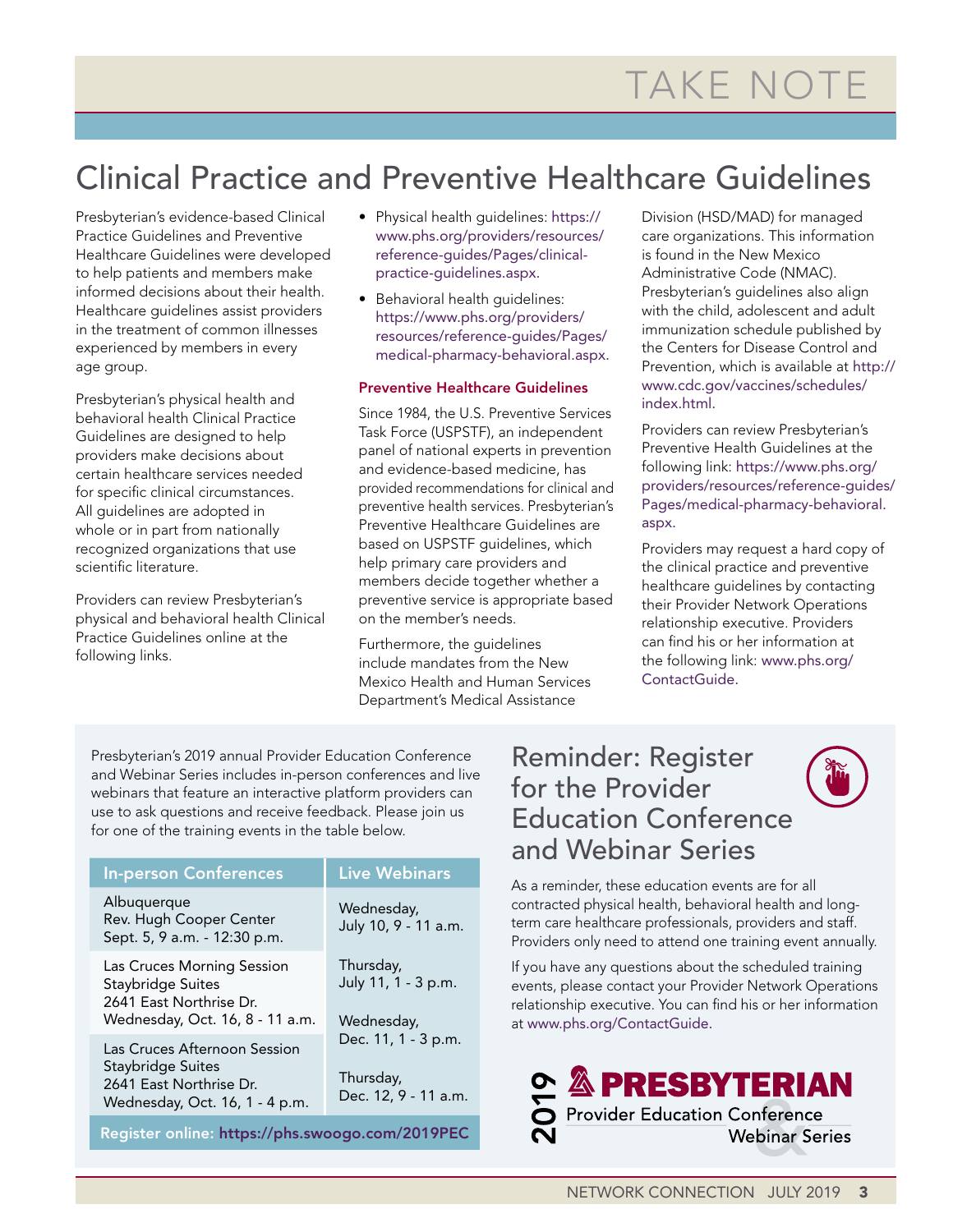## Be Prepared for Provider Office Information Audits

Presbyterian does its best to ensure provider demographic information is up to date, which helps reduce confusion, frustration and uncertainty when members use Presbyterian's online provider directory. Accurate provider demographic information also ensures that providers meet necessary requirements when the New Mexico Human Services Department (HSD) and/or the Centers for Medicare & Medicaid Services (CMS) perform provider audits.

CMS and HSD regulators conduct ongoing audits of provider office information. Regulators may call provider offices and ask questions related to provider panel status, plan participation and provider demographic information. When regulators encounter outdated or incorrect information, they view it as detrimental to member care.

Presbyterian encourages providers to inform their office staff about the importance of provider and office information. Please use the following guidelines to prepare for HSD and CMS provider office information audits.

#### The Name on the Building or in the Provider Directory

Providers must ensure that their address, phone number and office hours are correct for each provider listed in Presbyterian's online provider directory. The name on the office building needs to match that listed in the provider directory and must be the same name that providers and office staff use when they answer the phone.

#### Provider Status

We understand that provider status can change quickly. It is important that providers update this information as it changes or at least once a month. When our online provider directory lists a provider as accepting new members but he or she is not, the member's healthcare experience is negatively impacted. Likewise, if providers only see members on certain days of the week or are not frequently in the office, they should ensure that office staff who answer the phone know their availability.

#### Plan Participation

Providers and office staff also need to know which Presbyterian insurance plans they accept. This is vital information that will help guide the member to their best healthcare experience. Please ensure that all office staff who answer the phone are aware of which Presbyterian insurance plans are accepted.

If providers have questions about which plans their practice accepts, they can contact their Provider Network Operations relationship executive. Providers can find his or her information at [www.phs.org/](http://www.phs.org/ContactGuide) [ContactGuide](http://www.phs.org/ContactGuide).

#### Real-Time Updates

Providers can use our Real-Time Updates platform to verify and update their contact and demographic information. The platform can be accessed through the myPRES Provider Portal. When providers log in to their myPRES Provider Portal account, they can click the "View More" tab to find the "Update Provider Demographic" link under the service menu.

For directions about how to use the Real-Time Updates platform, please refer to the frequently asked questions at [www.phs.org/DirectoryUpdate](http://www.phs.org/DirectoryUpdate), or watch the how-to video at [https://](https://bcove.video/2r29jVW) [bcove.video/2r29jVW](https://bcove.video/2r29jVW).

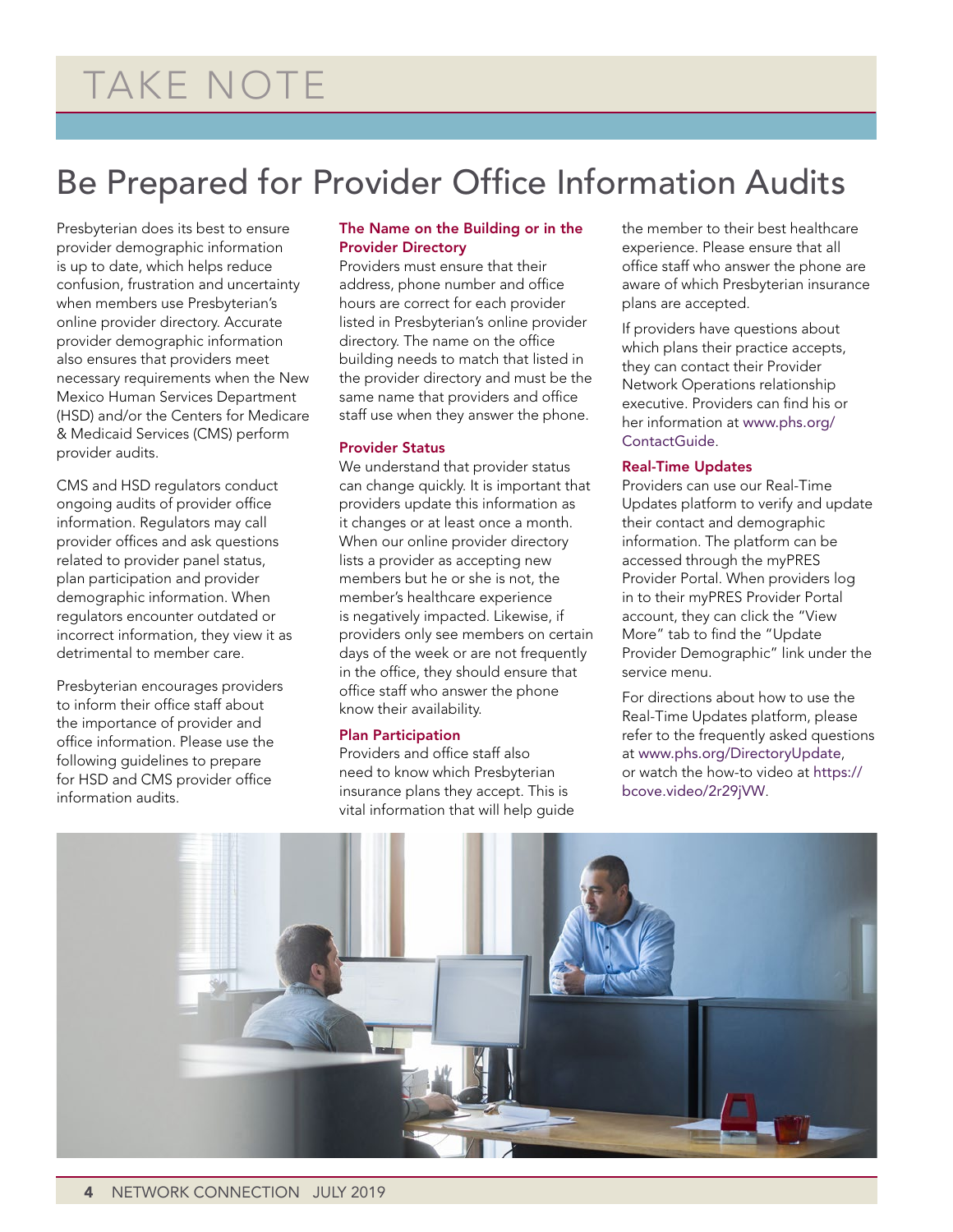## 2018 Quality Improvement Program Summary

Presbyterian is committed to the improvement of care and services through its Quality Improvement (QI) program, which is designed to improve satisfaction for members and providers. The QI program provides information about quality processes, initiatives, activities, goals and outcomes related to member care as well as services and safety of clinical care.

At the end of each year, Presbyterian evaluates the QI program to measure our performance, identify opportunities for improvement and recommend changes to the QI program. Below are some of the results of our 2018 QI program.

#### Provider Satisfaction

Presbyterian partners with Symphony Performance Health Analytics (SPH Analytics) to conduct the annual provider satisfaction survey. We use this feedback to improve processes and overall provider satisfaction. Survey results from 2018 indicated that Presbyterian is New Mexico's top-rated health plan among providers.

#### Member Experience/Satisfaction

In 2018, Presbyterian conducted quarterly member satisfaction surveys. Member feedback scores showed that member experience improved throughout the year with improved results in the last quarter of the year for Commercial and Medicare populations. Presbyterian identified the following areas where we made significant improvement:

- Access to care and prescription medications.
- Plan design, online experience and member communications.
- Financial experience that includes payment of premiums.

In addition to quarterly surveys, Presbyterian administers the annual Consumer Assessment of Healthcare Providers and Systems (CAHPS®1) survey to perform an indepth quantitative and qualitative analysis. While CAHPS targets for 2018 were not what we expected, there was significant improvement. Furthermore, the number of appeals and grievances filed by members decreased notably from prior years.

#### Accessibility of Regular and Routine Care

Presbyterian measures access to regular and routine care services through the CAHPS survey. Accessibility is measured by the member's ability to make appointments for regular and routine care. Although targets for CAHPS in areas of Access and Availability are below target, a review from

Presbyterian's call documentation system indicated that there weren't any complaints in the "Dissatisfaction with PCP Availability in Area." In addition, there weren't any appeals and grievances filed for access issues in 2018.

In a network comparison of New Mexico's largest managed care organizations (MCOs), Presbyterian matched the largest competitors' networks at 95% for access and 97% for availability, respectively. Accessibility remains a statewide challenge, and this is especially true for certain specialty care types due to the limited number of specialists in rural and frontier areas of the state. Presbyterian will continue to identify solutions that will help close these gaps and ensure members have access to the care they need to achieve their best health.

#### Performance Measure Results

Presbyterian's 2018 accomplishments highlighted key performance results for the performance measures outlined in the table on the next page. *(continued on p. 6)*

*1 CAHPS® is a registered trademark of the Agency for Healthcare Research and Quality (AHRQ).*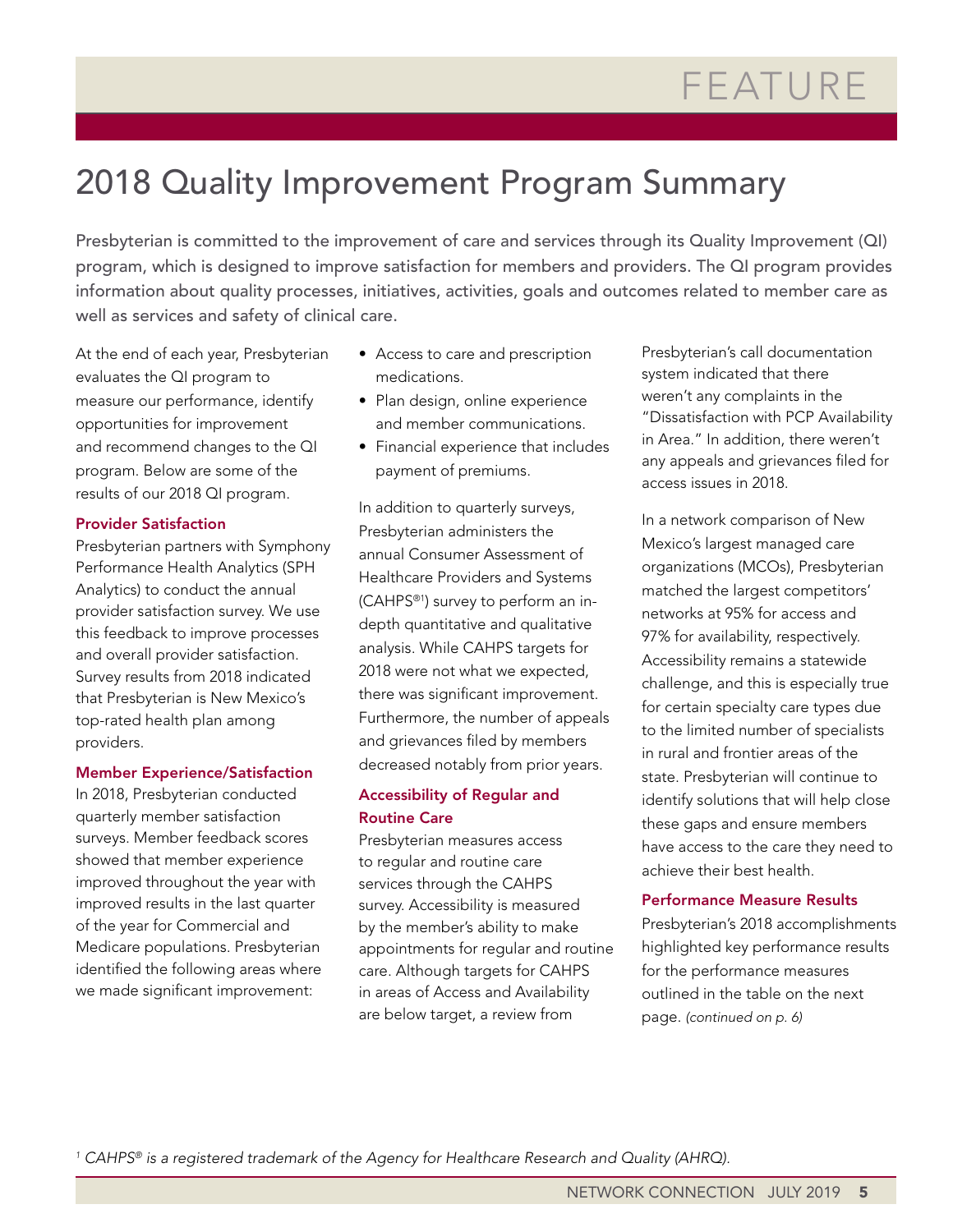# FEATURE

## 2018 Quality Improvement Program Summary *(continued)*

# goal **Process** system Improvement method

plan

technology

 $100000000000$ 

| VIIUIVIUIUIUILVIIUVIII                                                                                |                                                    |  |  |
|-------------------------------------------------------------------------------------------------------|----------------------------------------------------|--|--|
| <b>Performance Measure</b>                                                                            | Result                                             |  |  |
| Medicare Star Composite (HMO)                                                                         | Scored target of 4.2 out of 5 stars                |  |  |
| Met targets for Commercial Healthcare Effectiveness<br>Data and Information Set (HEDIS®) <sup>2</sup> | Scored 47.67, which exceeded target by 4.67 points |  |  |
| <b>Centennial Care HEDIS</b>                                                                          | Met target of 84.6%                                |  |  |
| Medicaid Member Experience                                                                            | Met target of 85%                                  |  |  |

#### Additional Accomplishments in 2018

In addition to meeting the performance measurement targets, we also accomplished the following in 2018:

- Scored 100% of the points available for National Committee for Quality Assurance (NCQA) standards in our three-year survey.
- Eliminated prior authorization codes for approximately 200 drugs and procedures.
- Promoted a member safety initiative that brought together pharmacists from the delivery system and the health plan that allowed

members who use multiple medications simultaneously (i.e., polypharmacy) to work with pharmacists in both inpatient settings and at home.

- Promoted internal collaboration between patient-centered medical homes (PCMH) and Native American Affairs.
- Onboarded First Nations Community Healthsource as our first small volume PCMH.

#### Opportunities in 2019

Every year, Presbyterian refines its practices to improve member care and health outcomes and identifies opportunities for improvement. The following opportunities were

identified for 2019:

progress

• Improve the care management platform to streamline current processes, enhance functionality and provide more training opportunities to end-users.

analysis

project

enhance

- Extend incentive/value-based program arrangements to providers in areas where readmissions are high.
- Fortify HEDIS strategies to increase member engagement.
- Enhance provider education opportunities that involve clinical and pharmacy measures.

For more information about the QI program, please contact the Quality department at (505) 923-5537.

*2 HEDIS® is a registered trademark of the National Committee for Quality Assurance (NCQA).*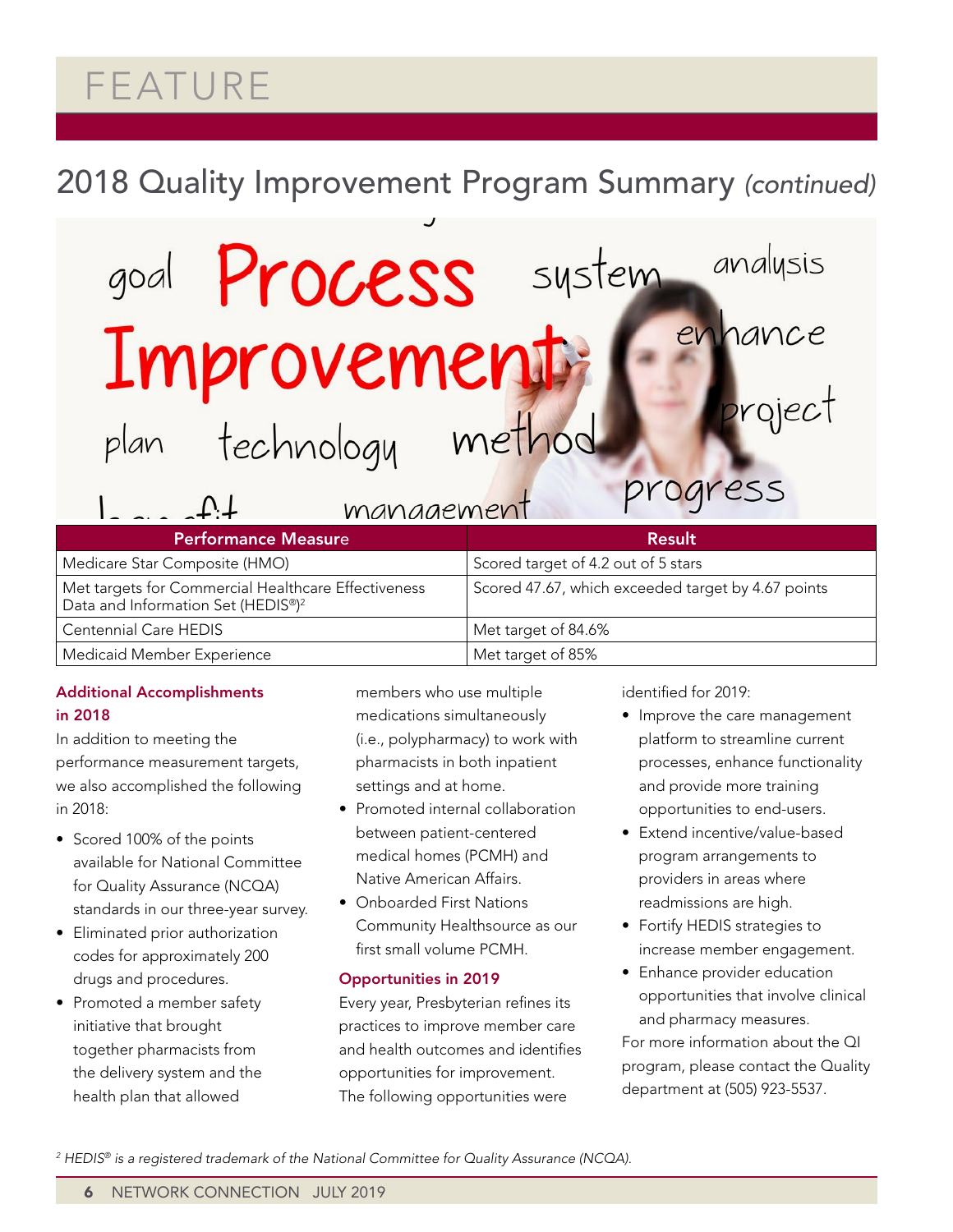# Advising Patients on Risks of Opioid Overdose

Presbyterian ensures the appropriate use of prescription medications by monitoring potential abuse or inappropriate utilization of medications and implementing interventions that ensure safer prescribing practices for chronic pain management, early screening and detection of opioid misuse, and early intervention and treatment of substance use disorders.

In addition, in accordance with Senate Bill 221, Presbyterian requires providers to do the following:

- Advise patients on the risks of opioid overdose and availability of an opioid antagonist when they first prescribe, distribute or dispense an opioid analgesic and on the first occasion each calendar year thereafter.
- Co-prescribe an opioid antagonist when the amount of opioid analgesic prescribed is at least a five-day supply.
- Include the following information in the prescription for the opioid antagonist:
- Written information about the temporary effects of the opioid antagonist.
- Techniques for administering the opioid antagonist.
- A warning that instructs the person who administers the opioid antagonist to call 911 immediately after administering the opioid antagonist.

Providers can view Senate Bill 221 in its entirety at [https://legiscan.com/NM/](https://legiscan.com/NM/bill/SB221/2019) [bill/SB221/2019](https://legiscan.com/NM/bill/SB221/2019).

# The Medical Assistance Division Replaces Supplement 18-10

Presbyterian is committed to keeping providers informed about any changes that may affect their practice and patient satisfaction. Therefore, we would like to share with Centennial Care providers that on April 30, 2019, the New Mexico Human Services Department's Medical Assistance Division (HSD/MAD) indicated that the codes published in the State of New Mexico Medical Assistance Program Manual Supplement 18-10 (dated Dec. 6, 2018) were inaccurate. HSD/ MAD replaced Supplement 18-10 with Supplement 19-06.

Supplement 19-06 advises Centennial Care providers to use the **procedure** code 99455 with diagnosis code Z00.00 when billing new or annual physical health examinations for adults who are 21 years old and older and apply for or receive Home and Community-based Services (HCBS) through the Developmental Disabilities (DD), Medically Fragile (MF) or Mi Via waiver programs.

Providers should follow the instructions below when they submit claims for physical health examinations:

- The claim must be submitted to the Medicaid fiscal agent, Conduent.
- Claims must be submitted using procedure code 99455 with diagnosis code Z00.00.
- If the member is not eligible for full Medicaid benefits at the time of the physical health examination, the provider who performed the exam must have the member or the member's representative obtain a Medical Services Authorization ISD-309 form from their local Income Support Division (ISD) office.
	- Once the ISD-309 form is obtained, it must be attached to the claim and sent to Conduent.

As a reminder, Centennial Care providers are responsible for complying with all instructions, directives, billing, reimbursement, audit, recoupment, and withholdings provisions made available by HSD/ MAD and its authorized agents. Providers are also responsible for obtaining, maintaining, and keeping updated program rules and instructions on billing and utilization review, and other pertinent materials made available by HSD/MAD and its authorized agents through mailings as found on HSD's website.

Providers may view the State of New Mexico Medical Assistance Program Manual supplements in detail by visiting the following link: [http://www.](http://www.hsd.state.nm.us/providers/Registers_and_Supplements.aspx) [hsd.state.nm.us/providers/Registers\\_](http://www.hsd.state.nm.us/providers/Registers_and_Supplements.aspx) [and\\_Supplements.aspx.](http://www.hsd.state.nm.us/providers/Registers_and_Supplements.aspx)

Providers may contact Annabelle Martinez with MAD at (505) 476-7251 with any questions regarding Supplement 19-06. Providers may also contact their Provider Network Operations (PNO) relationship executive, whose contact information can be found on the PNO Contact Guide at [www.phs.org/ContactGuide](http://www.phs.org/ContactGuide).